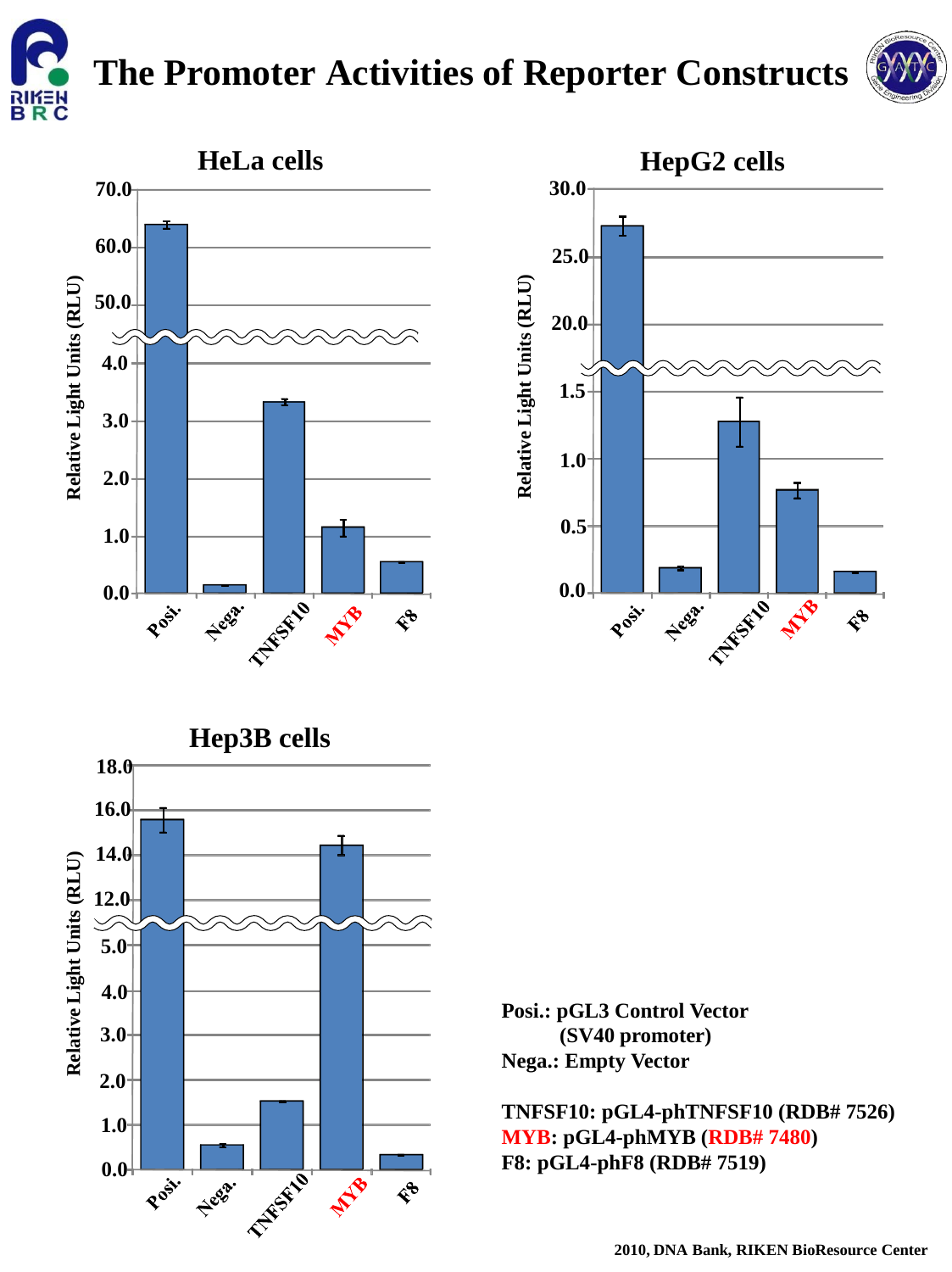

- 223' CATTAGTGTG TACAGAGAAT GAAAAAAAAA TCCCCAATGG TTCTAATCTN ATAAACGGAA 237" CATTAGTGTG TACAGAGAAT GAAAAAAAAA TCCCCAATGG TTCTAATCT- ATAAACGGAA
- 163' ACACCCANCA AACCCAGTCA GCAGAAGTCT CAAACTCCTA AAAGATTAAA GGAAAAATNA 179" ACACCCA-CA AACCCAGTCA GCAGAAGTCT CAAACTCCTA AAAGATTAAA GGAAAAAT-A
- 103' GCTTTTTTAG TAAGAANAAA ATGCTTTCTG AGCTAAGTTT GAACTGCTGG GGCACATGGG 120" GCTTTTTTAG TAAGAA-AAA ATGCTTTCTG AGCTAAGTTT GAACTGCTGG GGCACATGGG
- 43' CTTGAAACCT CGCATGCTTC ACCGTNTTAA TAAAATTATG ACTCATTTTA GTAAGAACAT 61" CTTGAAACCT CGCATGCTTC ACCGT-TTAA TAAAATTATG ACTCATTTTA GTAAGAACAT
- $1'$ GG CCTAACTGGC CGGTACCTGA GCTCGCTAGC CTCGAGGATT 1" GTGCCAGAAC ATTTCTCTGG CCTAACTGGC CGGTACCTGA GCTCGCTAGC CTCGAGGATT

 $295/2384$ 

Pick up Location  $= 1$ 

Unit Size to Compare  $= 1$ 

1st Nucleotide Sequence File Name : Reference Seq.GNU Sequence Size  $: 5705$ 

 $: 669$ 

 $[96.241\% / 665 bp]$  INT/OPT. Score : <

: RDB7480F fasta

File Name

Sequence Size

Date: 2009.08.12

2nd Nucleotide Sequence

[ GENETYX : Nucleotide Sequence Homology Data ]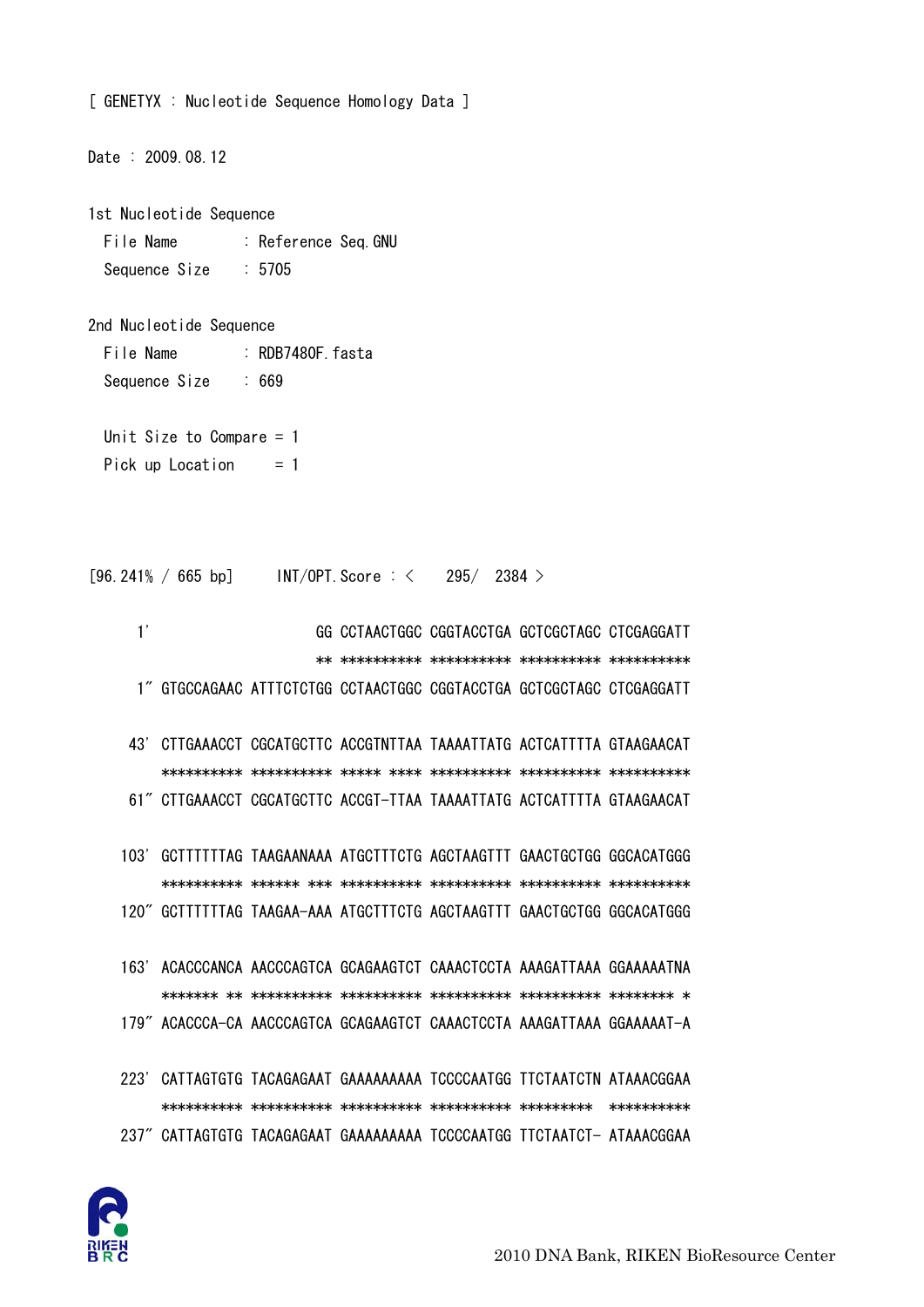283' GTAAAACTAA AACTCCCCTA AAATCCCCCC AGTCATCAAT NCCTTATAAA TTCAGCACTT 296" GTAAAACTAA AACTCCCCTA AAATCCCCCC AGTCATCAAT -CCTTATAAA TTCAGCACTT

343' ATCTTCTTCC TTTACTTCTG GAGACCCTCA TNTAAACAAC ACGAAAGCCT TTGCTGACTT 355" ATCTTCTTCC TTTACTTCTG GAGACCCTCA T-TAAACAAC ACGAAAGCCT TTGCTGACTT

403' TTATCTCGTA AAATAGAGCC CTNCAAATGA CACTAAGCAG GGATACCGAC CTCCAAAATC 414" TTATCTCGTA AAATAGAGCC CT-CAAATGA CACTAAGCAG GGATACCGAC CTCCAAAATC

463' ACAAACTGTT TTANCTTCTA AAACCATGCA TGCAAACGTG GGGTTTCCTG AGTTCTGCTA 473" ACAAACTGTT TTA-CTTCTA AAACCATGCA TGCAAACGTG GGGTTTCCTG AGTTCTGCTA

523' GGGGNCGGGC TGTCTGGACC CCCGTGTATT TTTTTTTTTT TTTTTTTTT TTTTTNTTTT \*\*\*\*\*\*\* \*\*\*\*\*  $\ast$ 532" GGGG-CGGGC TGTCTGGACC CCCGTGTATT TTTTTTTTTC CCACTTTTTT TTTTT----T

- 583' TTTGCAGGTG TGCAATCCAG GGTGCGCGCT CTGTGCAGGG AGGGGANGCA AAGGTGTGCG
- 587" TTTGCAGGTG TGCAATCCAG GGTGCGCGCT CTGTGCAGGG AGGGGA-GCA GAAGTGTGCG
- 643' GTGGGCACCG CCTGGGCCGG GCGGGGCGGG GTGGGTGNGG GCCCGGGTGT GTGCTGGGGT \*\*\*\*\*\*\*\*\*\*\* \*\*\*\*\*\* \* \* \* \*

646" GTGGGCACCG CCTGGGGCCG GGGC

1st Nucleotide Sequence

File Name : Reference Seq. GNU  $: 5705$ Sequence Size

2nd Nucleotide Sequence

File Name : RDB7480R.fasta (Complementary) Sequence Size  $\therefore$  563



2010 DNA Bank, RIKEN BioResource Center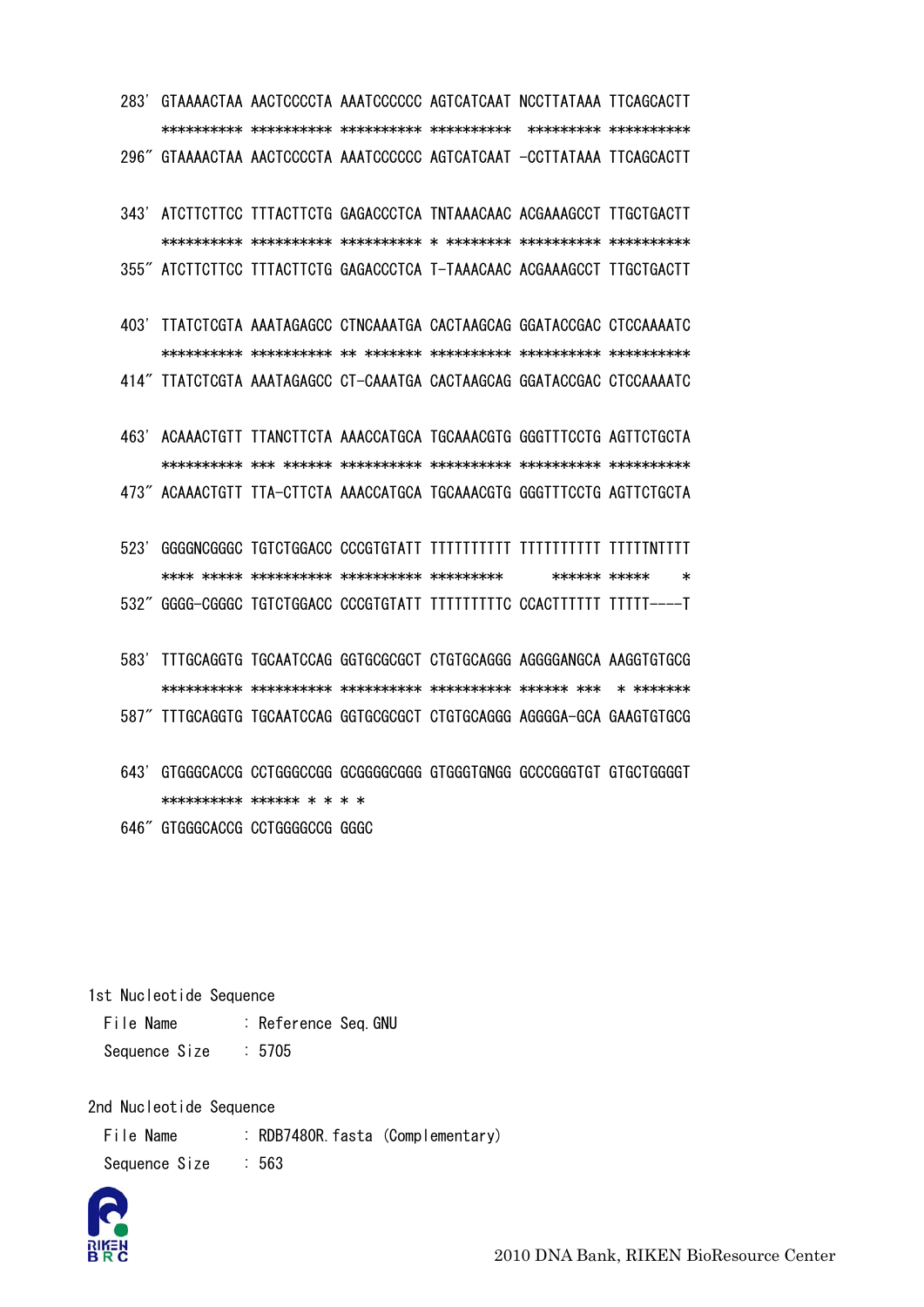

- 1434' AAGCTCTTTG TNTTGATGGC ATCTCTGTTT ACAGAGTTTA CACTTTAATA TCAACCTGTT 408" AAGCTCTTTG T-TTGATGGC ATCTCTGTTT ACAGAGTTTA CACTTTAATA TCAACCTGTT
- 1374' GCGGGCAGGG CGCGTGCGCA NCTGCAGGGG CGCCAGATTT GGCGGGAGGG GGAGTGTCCA 349" GCGGGCAGGG CGCGTGCGCA -CTGCAGGGG CGCCAGATTT GGCGGGAGGG GGAGTGTCCA
- 1314' GCGGCGACCC GGCCAGCCCG GCAGCCCCGN CGGGCGGCAG CCAGGGCGAC CGCGGAGGCG 290" GCGGCGACCC GGCCAGCCCG GCAGCCCCG- CGGGCGGCAG CCAGGGCGAC CGCGGAGGCG
- 231" CGCCTCCCGG GCCTCGCGGC GCGCTAGGCG CACCGCGG-C GGCGCGAGCG CCGAATGGGA

1254' CGCCTCCCGG GCCTCGCGGC GCGCTAGGCG CACCGCGGNC GGCGCGAGCG CCGAATGGGA

172" GAAAAGGCGC CGTCGCGGCC CCCGGCCACC CCTCCCTGGC CCCGGGC-TC CCTGCCCGCG

1194' GAAAAGGCGC CGTCGCGGCC CCCGGCCACC CCTCCCTGGC CCCGGGCNTC CCTGCCCGCG

- 1136' CGGNCGGGAC TGGGCGCGGG TCGG-CGC-C GCCGCGACCC GGGAGCGGGG TTTGCTNCAG 114" CGG-CGGGAC TGGGCGCGGG TTGGTTGCGT GCCGCGACCC GGGAGCGGGG TTTGCT-CAG
- 
- 1021' CACCGCTTGC CGCCCCNCGC GACAGTGAGT GG-GAG-CTG G-AGGA-GCT CTGGTCCCGC \*\* \* \*\*\* \*\*  $1''$ CGC CCCCCGGCGA CAGGGGGAGA GGAGAGCCTG GAAGGAGGCT NTGGTCCCGC
- [94.552% / 569 bp] INT/OPT. Score:  $\langle 450/1949 \rangle$
- Unit Size to Compare  $= 1$ Pick up Location  $= 1$